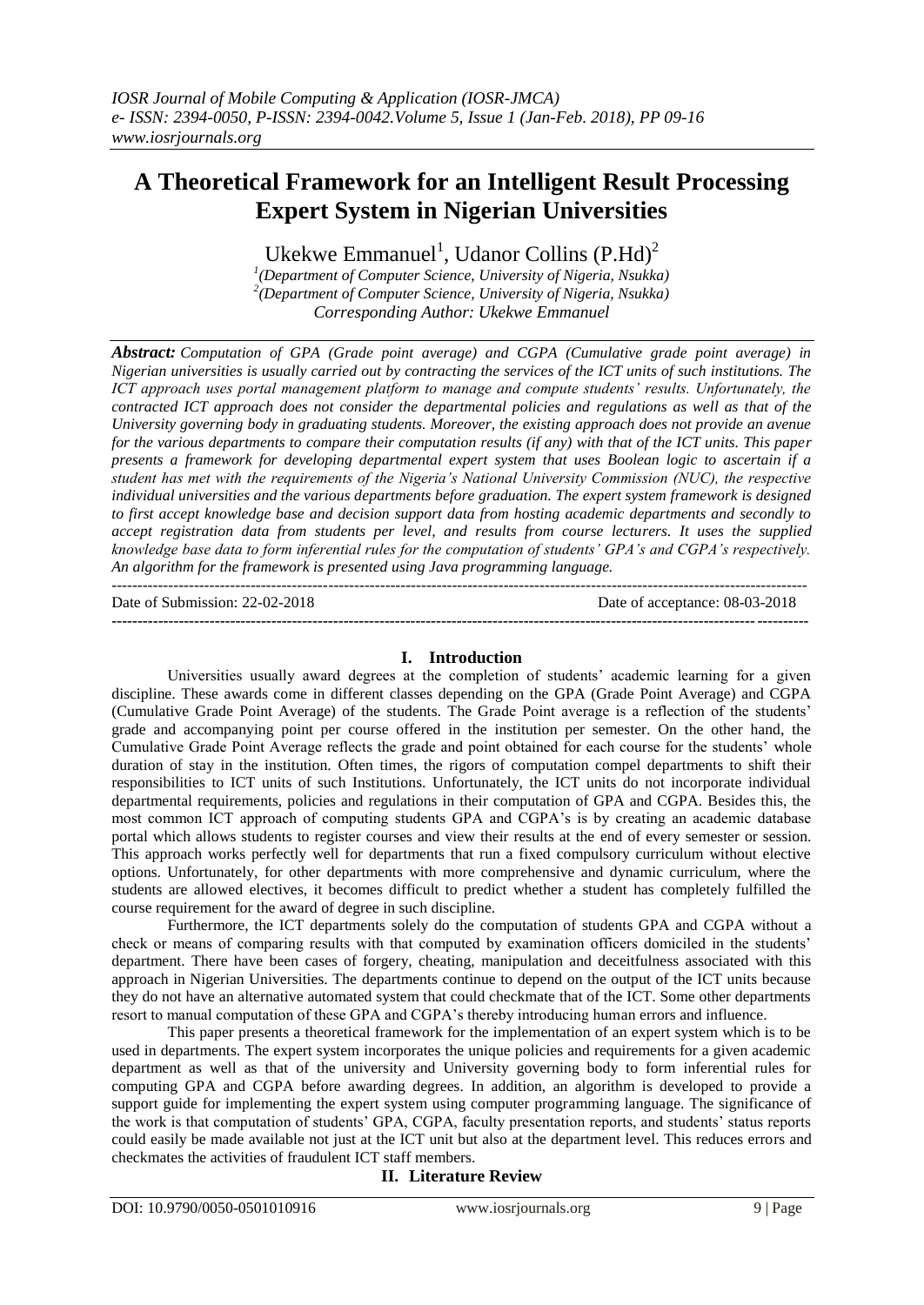Most universities in Nigeria run a semester result grading system as opposed to the annual grading system as seen in other countries. In India for instance, it is argued that the semester grading system discriminates between the students whose scores are at the extremes of the intervals that define a grade<sup>1</sup>. This means that if a student scores 70 and another scores 96 their grade will be A in both cases irrespective of the wide range disparity of 70 and 95 in the real number line. However, the semester GPA and CGPA number still remain the functional, viable and most effective means of reporting on students' performance in Nigerian universities. The importance of GPA number cannot be overemphasized. The GPA number has been used to ascertain students' credibility by comparing the student's entry point into the university<sup>2</sup>. In a similar research, it has been used to identify risk students that could be assisted within an institution<sup>3</sup>. The GPA number has also been used to study the impact of students' socioeconomic background on educational outcomes<sup>4</sup>. Other authors in their research had successfully predicted students CGPA from their scores in previous courses using Decision tree algorithm<sup>5</sup>. The prediction was done using students grades in mandatory courses. Furthermore, GPA number had successfully been used to measure the effect of extracurricular activities (ECA) on students' performance<sup>6</sup>. All these provide support on the importance of knowing students GPA and CGPA.

Computation of the GPA and CGPA numbers has always been a challenge in many universities in Nigeria. In an effort aimed at solving this challenge, several programs and algorithms had been developed. The University of Jos Nigeria in particular faces a lot of challenges in computation of these numbers before they are presented for senate approval. In order to solve some of these challenges facing the university, an algorithm was developed and implemented for computing these numbers especially for large students using Excel templates<sup>7</sup>. Unfortunately, the algorithm is fixed and limited to serving the need of senate result approval at the University of Jos, Nigeria. Similarly, many other universities in Nigeria such as Obafemi Awolowo university, Ile Ife Nigeria, university of Nigeria, Nsukka, Nnamdi Azikiwe University Awka have resorted to using student"s academic management portal systems to compute their student"s GPA and CGPA. These portals are managed by ICT units of these institutions and have invariably taken away the responsibility of result processing from departments. The implication of this is that departments now depend on the ICT units to graduate their students for them. This can lead to cases of employee data sabotage and manipulation<sup>8</sup>. This situation can be avoided if there is less reliance on outside individuals in order to safeguard data<sup>9</sup>.

There are other programs/packages that had been developed at departmental level to aid Departmental Examination officers (DEO) in the computation of GPA and CGPA. The SRAERCA (Student Record Analysis and Examination Result Computation Algorithm) for example makes use of three sub-programs GRADE, SORT and TGEN to compute GPA and CGPA respectively<sup>10</sup>. Unfortunately, the algorithm is not designed to be a database system capturing long term records of a department. Other programs such as Data Analysis and Result Computation(DARC) algorithm focuses on reporting on students' performance without details of computation<sup>11</sup>.

A prominent common missing feature in the existing applications and algorithms is a dynamic platform requiring department in any institution to set up its own graduation requirements and policies which will invariably be used to formulate expert system rules that is used for computing the GPA and CGPA for graduating the students. In other words, the expert system component that dynamically accepts input data in the form of regulations as well as requirements and policies for a given department is seriously lacking. The expert system is supposed to exhibit the characteristics of DEO"s and it will form its rules based on the data supplied. It will then make appropriate decisions just as the human DEO's would. Expert systems have been defined as computer programs exhibiting behavior characteristics of human experts<sup>12</sup>. An expert system is usually made up of knowledge base and the associated inference coming from it. This paper provides a theoretical framework on which such expert system could be developed.

# **III. Conceptual Definitions**

#### **Nigerian University Commission (NUC)**

The NUC is the governing/regulatory body overseeing the activities and mode of operation of Nigerian Universities. The NUC stipulates the standards for awarding undergraduate degrees in Nigerian Universities. Such standards include duration of course, minimum graduation unit load, class of honours e.t.c. The standards differ according to disciplines and departments, for example the recent release of NUC on undergraduate yardstick for graduation in stipulates the disciplines classified under the Social sciences, the duration of each programme and others $^{13}$ .

A typical NUC standard for a 4 year programme in Nigerian universities is summarized in table 1 as follows:

| <b>Table no 1:</b> Shows NUC approved standard for Undergraduate grading system |       |       |       |        |            |      |                  |
|---------------------------------------------------------------------------------|-------|-------|-------|--------|------------|------|------------------|
| Percentage                                                                      | Grade | Grade | Point | Course | <b>GPA</b> | CGPA | Class of Honours |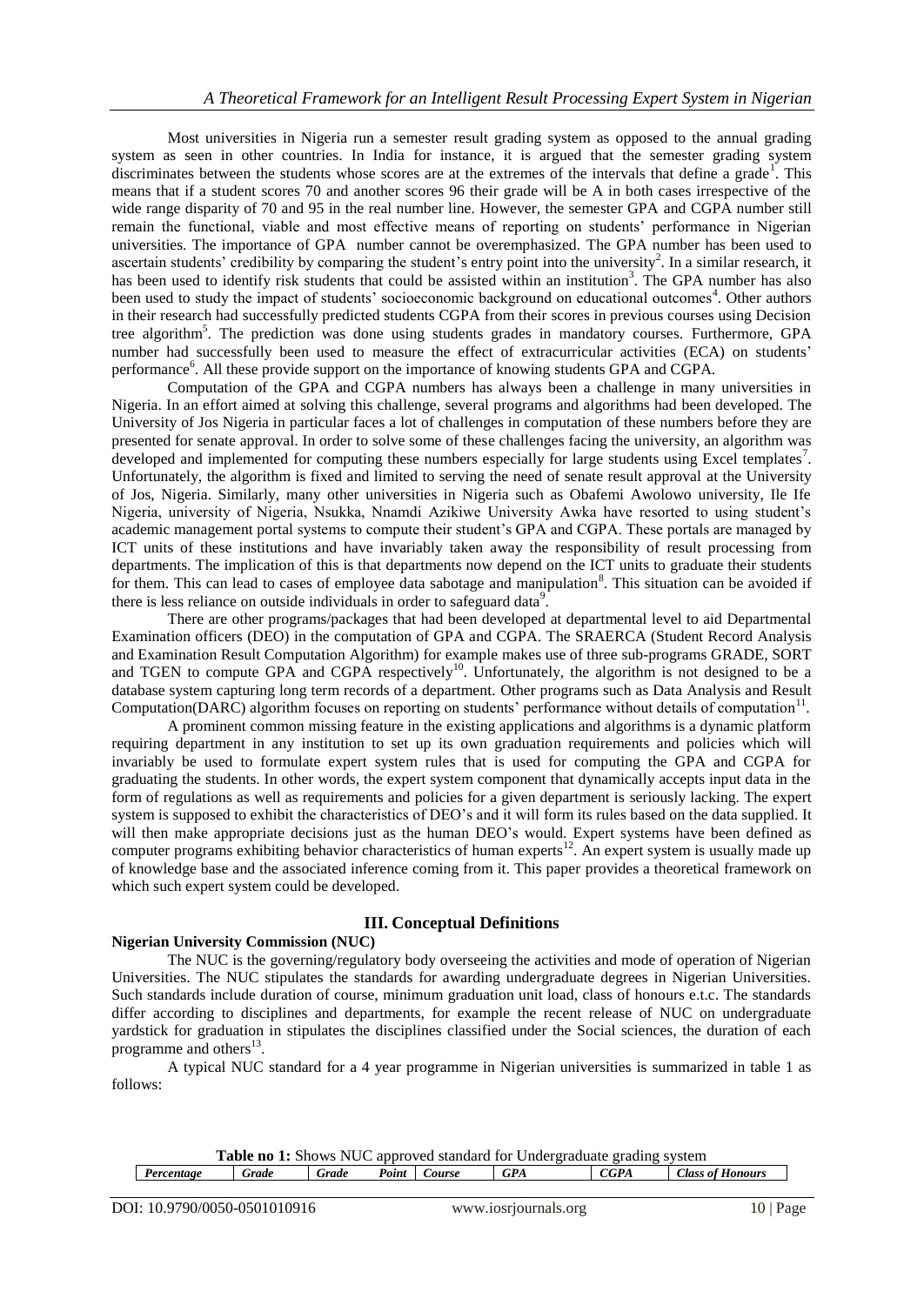| <b>Scores</b> | (II)          | (GP)  | Unit | (IV)                         | (V)           | (VI)                        |
|---------------|---------------|-------|------|------------------------------|---------------|-----------------------------|
| (I)           |               | (III) | (IV) |                              |               |                             |
| 70-100        | $\mathcal{L}$ |       | Unit | Derived by                   | $4.50 - 5.00$ | <b>First Class</b>          |
| 60-69         | В             |       | Unit | multiplying                  | $3.50 - 4.49$ | 2 <sup>nd</sup> Class Upper |
| 50-59         |               |       | Unit | <b>III</b> and <b>IV</b> and | $2.40 - 3.49$ | 2 <sup>nd</sup> Class Lower |
| 45-49         |               |       | Unit | <i>dividing by</i>           | $1.50 - 2.39$ | $3^{rd}$ class              |
| $0 - 44$      |               |       |      | <b>Total credit</b>          |               |                             |
|               |               |       |      | <b>Units</b>                 |               |                             |

#### **Grade Point (GP)**

The Grade point is an NUC approved weight attached to a grade. The weight ranges from 0 to 5. Grade "A" attracts the highest point of 5 while grade "F" attracts zero (0) point. (See Table 1 for details). A grade in a particular course simply assesses the student"s performance in that course and does not reflect a student"s performance in other courses $^{14}$ .

#### **Total Grade Point (TGP)**

The total grade point is the summation of the respective Grade point and course unit earned by a student in a semester. It is mathematically given as:

TGP = ( ∗ ) ....................................................... (equation 3.3)

Where GP<sub>i</sub> and Unit<sub>i</sub> are Grade Point and Units associated to course i respectively.

#### **Total Credit Earned (TCE)**

The Total Credit Earned is the summation of the individual course units registered by a student in a semester. It is given as:

TCE = () .............................................................. (equation 3.4)

#### **Grade point average (GPA)**

The grade point average is a number that indicates the performance score of a student in his/her courses on the average. It is seen as a yardstick measure to assess whether a student has met the standards and expectations set by the degree programme or university for a given semester. The computation of GPA in Nigerian institutions takes into cognizance the NUC (Nigerian University commission) grading system and the associated weight per grade. The GPA is computed as a quotient of TGP and TCE. Mathematically given as:

GPA = ……………………………………………………..(equation 3.5)

The GPA number is a requirement for:

- a. scholarship application
- b. graduate or post-graduate programme application
- c. joining an organization or club

#### **Cumulative Total Credit Earned (CTCE)**

This is the sum of all the course credit units earned by a student for all the semesters registered for. It can also represent the sum of TCE for each semester. It is given as:

CTCE= ........................................................................... (equation 3.6)

#### **3.6 Cumulative Total Grade Point (CTGP)**

The Cumulative total grade point represents the summation of the product of the Grade point and Course unit for all the courses registered by a student in all the semesters. It can also represent the sum of the TGP for all the semesters. It is usually computed at the end of a programme and represented mathematically thus:

CTGP = ( ) ................................................................ (equation 3.6)

#### **Cumulative Grade Point Average (CGPA)**

The Cumulative grade point average is the final determining performance measure that awards a degree. The CGPA is an NUC approved scale (see Table 1) which determines the class of degree to be awarded. It is a quotient involving the CTGP and the CTCE iven as:

 $CGPA = \frac{CTGP}{CTGPT}$ ................................................................. (equation 3.7)

# **IV. Theoretical background**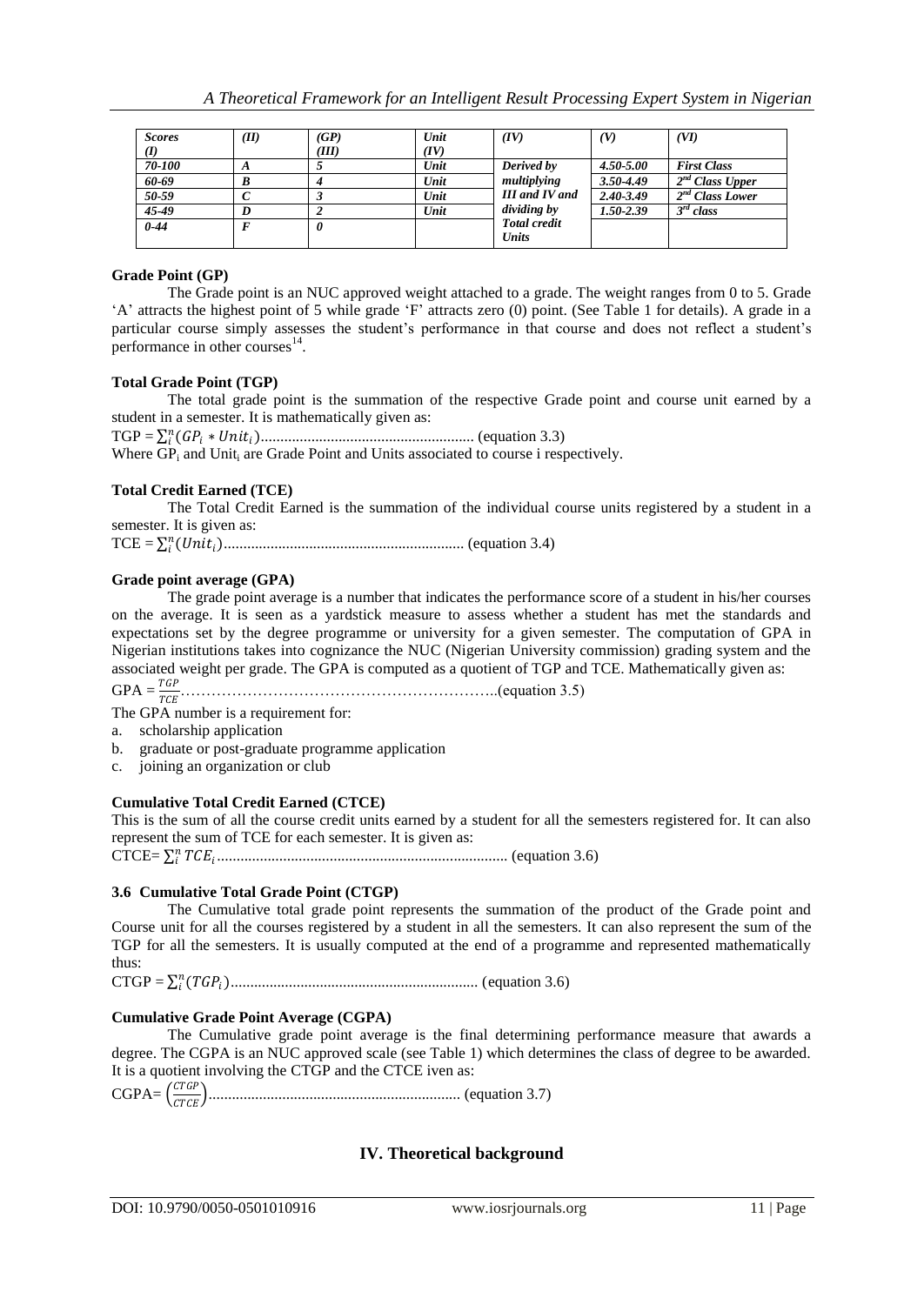The background of this paper is based on the theory of expert systems. According to [15], the paradigm of expert system design is given as:

*Expert system = Knowledge + inference.* Hence, an expert system consists of:

- A knowledge base which captures the domain-specific knowledge for the task at hand. In this case, the knowledge base includes the department regulations data, students" registration data and results.
- An inference engine which is made up of algorithms that manipulate the knowledge

represented in the knowledge base. The inference engine employed in our case includes the Boolean logic and rules emanating from the NUC, department and University regulations. The expert system architecture is shown in figure no 1.



# Figure no 1: Architecture of the expert System

The result processing expert system makes use of the following sub-systems:

# **Knowledge acquisition sub-system**

This is an interactive process which involves eliciting information from the departmental examination officers who are regarded as the human experts. This sub-system was developed from interviews and interactions between examination officers from various departments in the University of Nigeria, Nsukka. The aim of the interaction was to ascertain the challenges involved in processing results within departments. Information was gathered at several occasions during their meeting forum with the university administration. Information gathered focused on finding solutions on the existing challenges. The elicited information was conceptualized to form simple reasoning that solves the problem. Table 2 summarizes the information elicited (challenges) and the possible conceptualized reasoning arising from them.

|                                             | <b>Table no 2:</b> Shoes enclosed information and conceptualized reasoning                                                                                                                                             |
|---------------------------------------------|------------------------------------------------------------------------------------------------------------------------------------------------------------------------------------------------------------------------|
| Information                                 | Reasoning (Solution)                                                                                                                                                                                                   |
| (Challenge)                                 |                                                                                                                                                                                                                        |
| Students' registration                      | Data acquisition from students through offline broadsheet templates per semester and per<br>level, data porting of registration data from ICT students' portal. Creating of course<br>registration output per student. |
| Lecturers'single<br>results                 | Automated offline template interfacing with expert system                                                                                                                                                              |
| Detecting\failed<br>courses                 | Use of acquired registration data in checking failed courses                                                                                                                                                           |
| Detectingunreleased<br>results              | Use of acquired registration data in checking unreleased results                                                                                                                                                       |
| Students'semester<br>transcript result      | Semester result output for each registered student                                                                                                                                                                     |
| Broadsheet results for<br>levels            | Semester result output for each level in a broadsheet form                                                                                                                                                             |
| Faculty board result<br>presentation format | Summary of departmental results in an approved format                                                                                                                                                                  |
| Possible<br>graduands                       | List of students expected to graduate based on registered courses, available results, un-failed                                                                                                                        |
| list                                        | courses e.t.c.                                                                                                                                                                                                         |
| CGPA computation                            | Full transcript of each students' result                                                                                                                                                                               |

**Table no 2:** Shoes elicited information and conceptualized reasoning

**Knowledge base facts, heuristics and rules sub-system**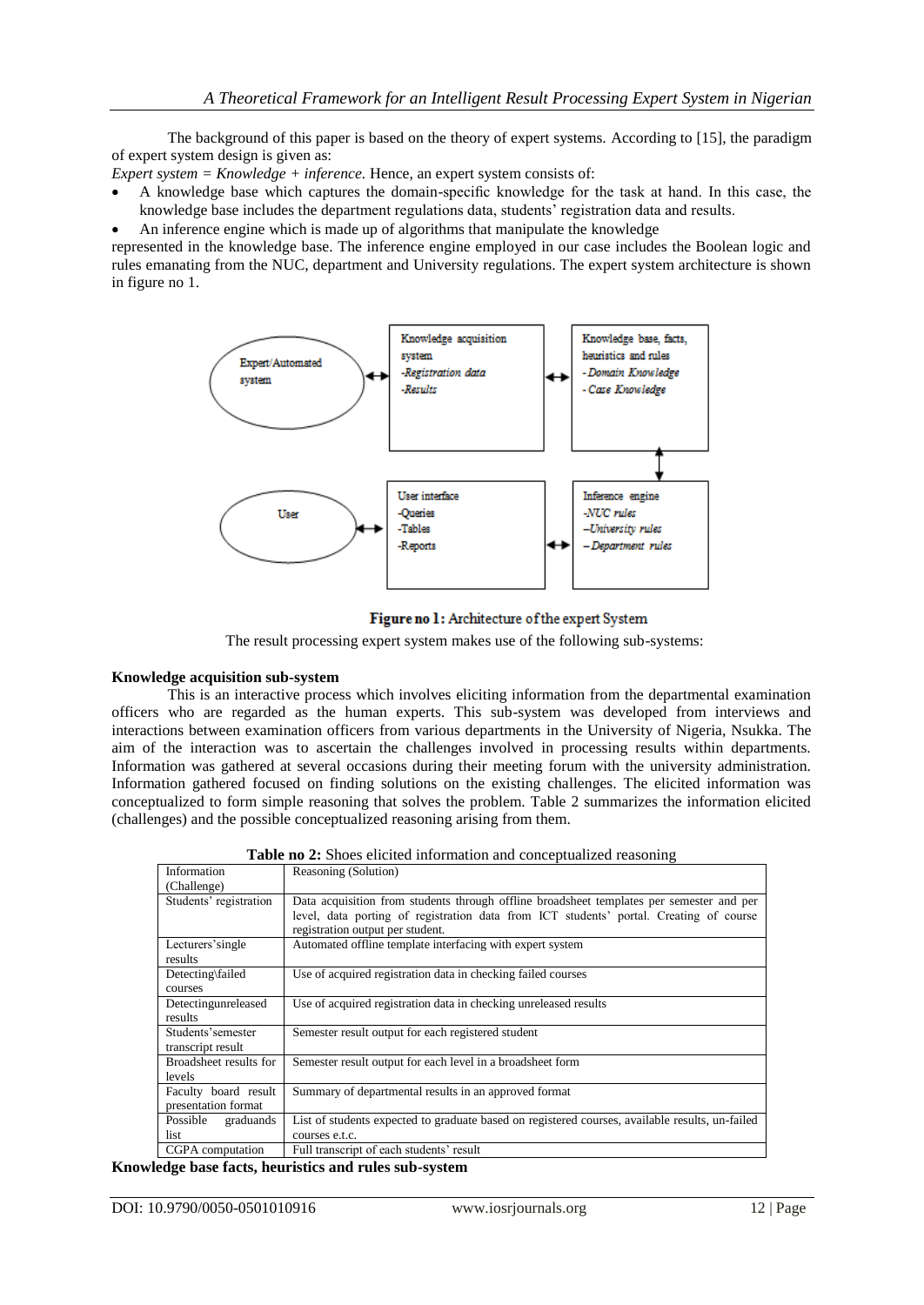The knowledge base of facts is classified into:

- Domain Knowledge:- This includes general core knowledge of course registration procedure, minimum and maximum unit load per semester, result processing procedure, single lecturers" result, C.A and Examination score limit e.t.c
- Case Knowledge:- These are specific facts/knowledge about particular departments, students, results or registration. These includes department names, name of course lecturers, names and Reg.no of students, names of the head of department e.t.c..

#### **Inference Engine sub-system**

The proposed expert system for result processing will derive its inference engine for logical comparisons from the NUC, University (University of Nigeria, Nsukka) and departmental rules.

#### **NUC (Nigerian University Commission) rules and policies on award of degrees:**- The

NUC rules and policies considered are:

**a**. NUC rule for grade:- Table no 3 represents the NUC score range and the associated grade point.

#### **Table no 3:** Shows NUC rule for grade and point

| Rule                                      | Grade | Point |
|-------------------------------------------|-------|-------|
| If $(70 \leq \text{score} \leq 100)$ then |       |       |
| If $(60 \leq \text{score} \leq 69)$ then  | в     |       |
| If $(50 \leq score \leq 59)$ then         | C     |       |
| If $(45 \leq \text{score} \leq 49)$ then  | D     |       |
| If $(0 \leq \text{score} \leq 44)$ then   | F     |       |

**b**. NUC rule for Class of Honours: Table 4 represents the NUC rule for class of honours.

**Table no 4:** Shows NUC rule for class of honours

| Rule                                      | Class                         |
|-------------------------------------------|-------------------------------|
| If $(4.50 \le$ cgpa $\le 5.00$ ) then     | 1 <sup>st</sup> Class         |
| If $(3.5 \le$ cgpa $\le$ 4.49) then       | 2 <sup>nd</sup> Class (Upper) |
| If(2.40 $\leq$ cgpa $\leq$ 3.49) then     | 2 <sup>nd</sup> Class (Lower) |
| If $(1.50 \le \text{egpa} \le 2.39)$ then | 3 <sup>rd</sup> Class         |
| If $(0 \leq cgn \leq 1.49)$ then          | Pass                          |

#### **University rules and policies on award of degrees:**

The university rules considered are as follows:

a. University rule for course registration: The University rule for course registration is a Boolean expression given as:

Course Registration<sub>rule</sub> =  $\begin{cases} 1 \\ 0 \end{cases}$  $\boldsymbol{0}$ if (course is registered ℎ ................................... (equation 4.3.2a)

b. University rule for Minimum/Maximum credit unit registration: The University rule for semester registration is a Boolean expression given as:

Min/Max Registration<sub>rule</sub> =  $\begin{cases} 1 \\ 0 \end{cases}$ if (15≤tce ≤24) ℎ ............................................ (equation 4.3.2b)

0 c. University rule for Overstay Condition: The University rule for students on a 4 year and 6 year programme to enter overstay is given in equations 4.3.2c and 4.3.2d respectively:

#### **Departmental requirements, regulations and rules**

a. Department rule on Minimum credit unit per student: Each department have their minimum required credit load per student which must be attained at the end of the programme duration before graduation. The minimum credit load per student is computed by summing all the required minimum credit load per semester for the course duration. This is given as:

 CreditLoadmin = ( ) ................................................................ (equation 4.3.3a) Where  $n =$  course duration,  $TCE_{min} =$  semester minimum credit load

b. Department rule on Major Courses:- Every student must have registered and passed all the major courses stipulated in the departmental hand book for course registration. If *n* represents the number of major courses required for graduation and *m* represents the number of major courses registered and passed by the student, then the Boolean expression: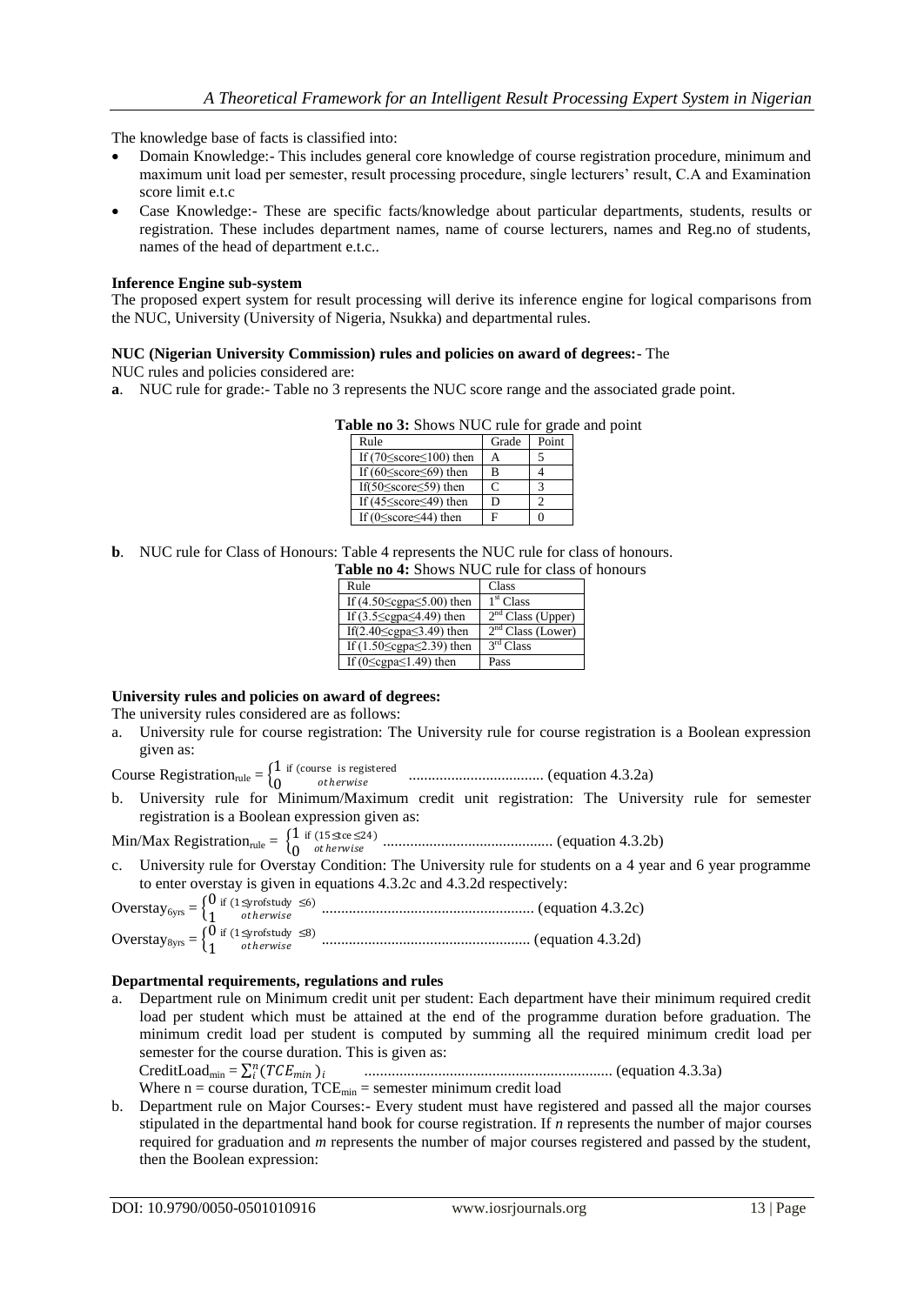|                            | if $(n=m)$<br>$\mathbf{L}$ |  |
|----------------------------|----------------------------|--|
| Courses <sub>major</sub> = | $\ln$ otherwise            |  |

# **4.4 Graduation Decision Support Sub-System**

The decision support module performs two functions:

- a. It computes the GP, TGP, TCE, GPA, CTCE, CTGP and CGPA using the equations in section 3.
- b. It makes a decision on whether a student graduates or not by considering all the inference rules for NUC, university and the department respectively. The decision support structure is given in figure no2.



Figure no2: Graduation Decision Support Structure

The binary truth table arising from the decision support system is a  $2<sup>5</sup>$ -1 = 31 possible negative outcomes which indicates unsuccessful graduation and just one positive outcome for a successful graduation condition. The truth table is shown in table no 5.

| Major   | Credit | Course       | Min/Max      | Overstay | Output |
|---------|--------|--------------|--------------|----------|--------|
| Courses | load   | Registration | Registration |          |        |
|         |        |              |              |          |        |
| O       |        |              |              |          |        |
| Ω       |        |              |              |          |        |
|         |        |              |              |          |        |
| ∩       |        |              |              | 0        |        |
| O       |        |              |              |          |        |
|         |        |              |              |          |        |
|         |        |              |              |          |        |
|         |        |              |              |          |        |

**Table no 5:** Binary Truth Table for the decision support system

#### **User Interface Sub-system**

The user interface unit comprises of all the input and output interactions between the user and the expert system. These interactions are categorized into

a. Expert system Interviewer Component:- Interactions in form of dialogs and reading of measured data into the system are done through excel templates designed in form of queries and tables which elicits information from students and course lecturers.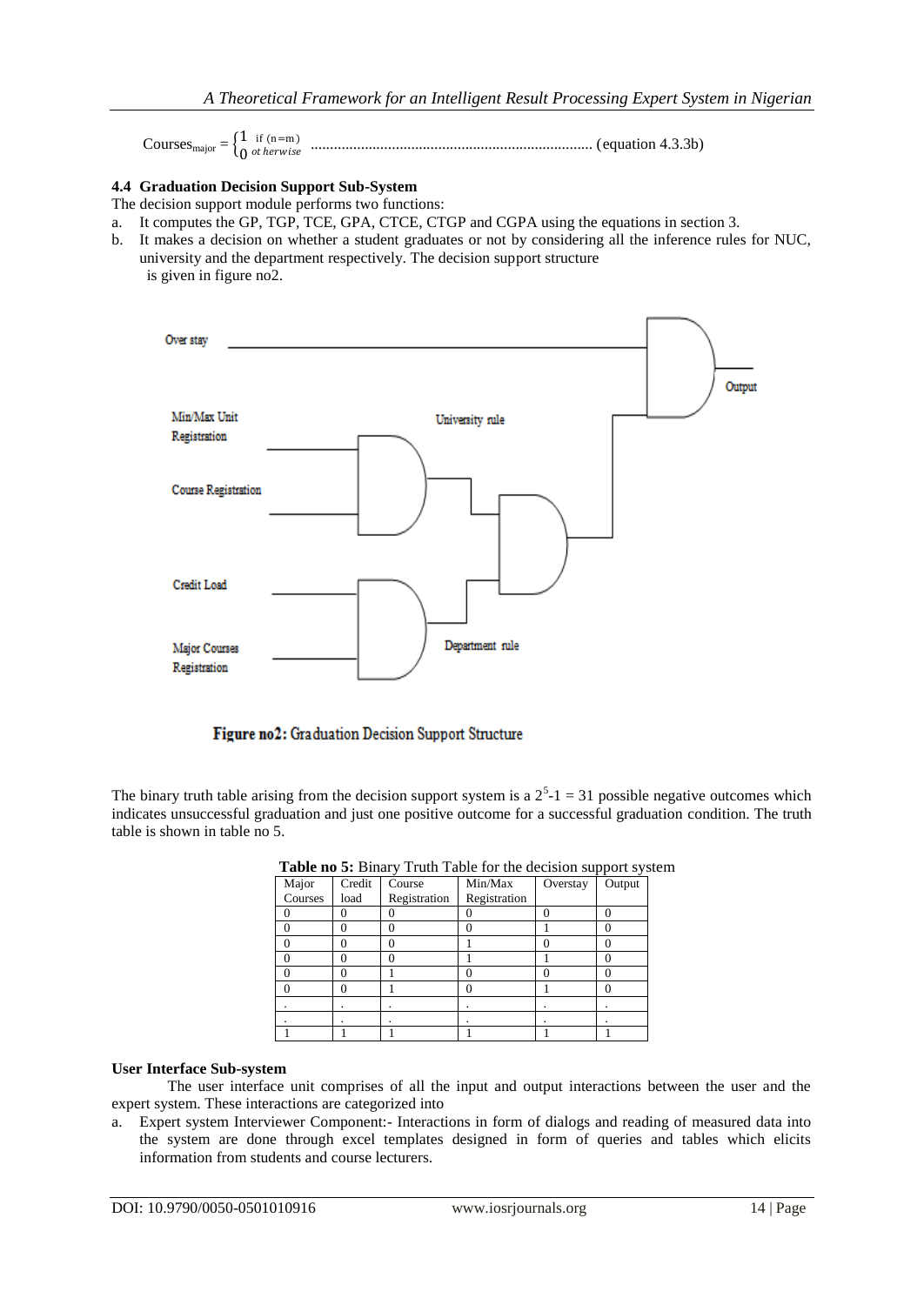b. The Explanation component:- This components provides the system solution in to user"s input. These solutions come in form of reports. Such reports include broadsheet reports for GPA, broadsheet reports for class courses registration, faculty board presentation report, problem candidates" reports, possible gradaunds report, CGPA report and other related summary sheets reports.

# **V. Implementation Algorithm**

This section presents a summary of the logical sequential steps for the result processing expert system using Java programming syntax. The algorithm is divided into six (6) sections which are:

- I. Setup section:- sets up all the required parameters such as department names, faculty names, major courses, department minimum TCE load e.t.c.
- II. Registration section :- Initiates registration uploads and invokes the registration sub-function (fn\_register\_rules) to verify the registration upload data in real time.
- III. Result section:- Initiates result uploads and invokes the result sub-function (fn\_result\_rules) to verify the result upload data in real time.
- IV. Computation section:- Initiates and invokes the computation sub-function (fn\_compute\_rules) for the computation and verification of GP, TGP, TCE, GPA e.t.c.
- V. Report section:- Activates the report sub-function (fn\_report) to extract required data from the database through the database sub-function (fn\_database) and generate reports.
- VI. Update/Edit section:- Initiates record editing and updates using the edit sub-function (fn\_edit).

The system therefore makes use of eight (8) sub-function calls namely; fn\_setup(), fn\_upload(), fn\_database(), fn\_register\_rules(), fn\_result\_rules(), fn\_compute\_rules(), fn\_report() and fn\_edit().

#### **The Algorithm steps**

- 1. Setup section
- 1.1*Initiate environment setup: fn\_setup(data\_set); /\* sets up the department name, faculty, TCE minimum load, major courses e.t.c. \*/*

# **2. Registration section**

- 2.1 *Initiate registration:*
- 2.1.1 Initialize int  $n = 4$ ;  $\pi =$  number of class levels in the department  $\pi$ /
- 2.1.2 *for (int level=1; level <=n; level ++){ fn\_upload(level\_registration\_dataset); }*
- *2.1.3 Invoke fn\_register\_rules(registration\_dataset); /\* NUC, Department and university rules \*/*

# **3. Result section**

- *3.1 Initiate result processing:*
- *3.1.2 int registered\_courses = fn\_database(registration\_dataset);*
- *3.1.3 for (int courseno=1; courseno<=registered\_courses; courseno++){ fn\_upload (courseno\_result\_dataset);*
- *fn\_database(courseno\_result\_dataset; } 3.1.4 Invoke fn\_result\_rules (result\_dataset);*
- 

# **4. Computation Section**

*4.1 Invoke fn\_compute\_rules (registration\_dataset, result\_dataset);* 

- *5. Report Section* 
	- *5.1 Invoke fn\_report (registration\_dataset, result\_dataset);*
- **6. Edit/Update Section**
- 6.1 *Invoke fn\_edit (registration\_dataset, result\_dataset); stop;*

#### **VI. Conclusion**

The proposed system framework could be implemented using any scripting programming language such as java script or Php. The framework will necessary develop into a portal for departmental exam officers to manage the results of their students. The portal excludes any direct input from students and will simply serve as an administrative medium for result management within a department. The significance of the system is that all existing NUC, University and department rules are put into consideration before a student is supposed to graduate. This intelligent attribute could be appreciated especially on departments with considerable numerical strength.

#### **References**

- [1] Vivek Kumar Jain1 and Sanjeev Bakshi. Interrogating CGPA: In Search of the Missing Links—Suggested Alternatives. January  $7<sup>th</sup>$ , 2014. Retrieved from:<http://www.uk.sagepub.com/aboutus/openaccess.htm>
- [2] Amel Al Shehry1 & Sulima M.A.Y. Factors affecting academic performance of undergraduate Students at Najran preparatory year for girls- Najran university. International Journal of Asian Social Science, 2017, 7(1): 1-18